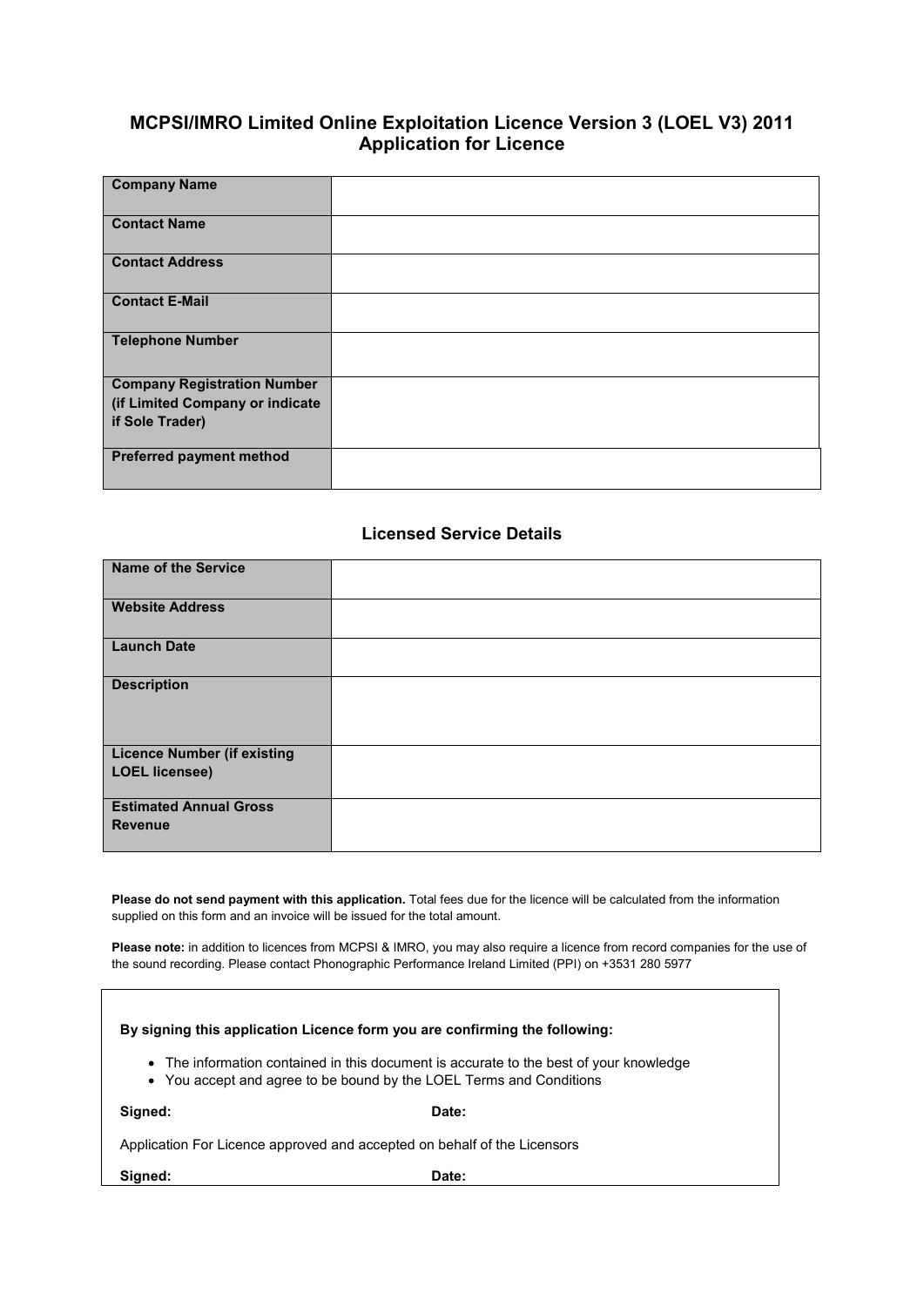# **MCPSI/IMRO Limited Online Exploitation Licence Version 3 (LOEL V3) 2011 Application for Licence**

| <b>Service Type</b><br>See terms and conditions for<br>full definition of each service                                                                                                               | <b>Digital</b><br><b>Starter</b><br>(Per Annum)                 | $\checkmark$ | <b>Band A</b><br>(Per Annum)                                       | $\checkmark$ | <b>Band B</b><br>(Per Annum)                                        | $\checkmark$ | <b>Band C</b><br>(Per Annum)                                       | $\checkmark$ |
|------------------------------------------------------------------------------------------------------------------------------------------------------------------------------------------------------|-----------------------------------------------------------------|--------------|--------------------------------------------------------------------|--------------|---------------------------------------------------------------------|--------------|--------------------------------------------------------------------|--------------|
| <b>Pure Webcasting Service</b><br>Continuous programmed<br>webcasts. Users cannot<br>interact, e.g. pause, fast<br>forward, skip tracks or<br>influence output by rating<br>tracks.                  | €75 + VAT<br><82,500 streams<br>per annum                       |              | €150 + VAT<br><165,000 streams<br>per annum                        |              | €300 + VAT<br>$<$ 330,000<br>streams per<br>annum                   |              | €710 + VAT<br>$<$ 900,000<br>streams per<br>annum                  |              |
| Limited Download/On<br><b>Demand Streaming</b><br>Users can stream specific<br>tracks on an on demand<br>basis, or access limited (aka<br>tethered) downloads of<br>tracks on demand.                | €75 + VAT<br><22,500 streams<br>per annum                       |              | $£150 + VAT$<br><45,000 streams<br>per annum                       |              | €300 + VAT<br>$<$ 90,000<br>streams per<br>annum                    |              | €720 + VAT<br>$<$ 225,000<br>streams per<br>annum                  |              |
| <b>Premium and Interactive</b><br><b>Webcasting Service</b><br>Users can interact e.g. skip<br>tracks, pause, fast forward<br>etc, but not select specific<br>tracks on demand.                      | €75 + VAT<br><57,500 streams<br>per annum                       |              | $£150 + VAT$<br><115,000 streams<br>per annum                      |              | €300 + VAT<br>$<$ 230,000<br>streams per<br>annum                   |              | $€690 + VAT$<br>$<$ 575,000<br>streams per<br>annum                |              |
| <b>Permanent Download</b><br><b>Service</b><br>Users can download tracks<br>on a permanent basis.                                                                                                    | €75 + VAT<br><1,250 downloads<br>per annum                      |              | $£150 + VAT$<br><2,500 downloads<br>per annum                      |              | €300 + VAT<br>$<$ 5,000<br>downloads per<br>annum                   |              | €750 + VAT<br>$<$ 12,500<br>downloads per<br>annum                 |              |
| <b>Music Podcasting Service</b><br>A downloadable, audio only<br>programme that contains<br>both music and speech and<br>where the podcast cannot<br>be disaggregated into its<br>individual tracks. | €75 + VAT<br>$<$ 34,000<br>downloaded<br>works per annum        |              | €150 + VAT<br><68,000<br>downloaded<br>works per annum             |              | €300 + VAT<br>$<$ 136,000<br>downloaded<br>works per<br>annum       |              | €750 + VAT<br>$<$ 340,000<br>downloaded<br>works per annum         |              |
| <b>Clips Service</b>                                                                                                                                                                                 | €75 + VAT<br>$1-250$ clips<br>Made available at<br>any one time |              | $£150 + VAT$<br>251-500 clips<br>Made available at<br>any one time |              | $£300 + VAT$<br>501-1000 clips<br>Made available<br>at any one time |              | €750 + VAT<br>1001-2500 clips<br>Made available<br>at any one time |              |